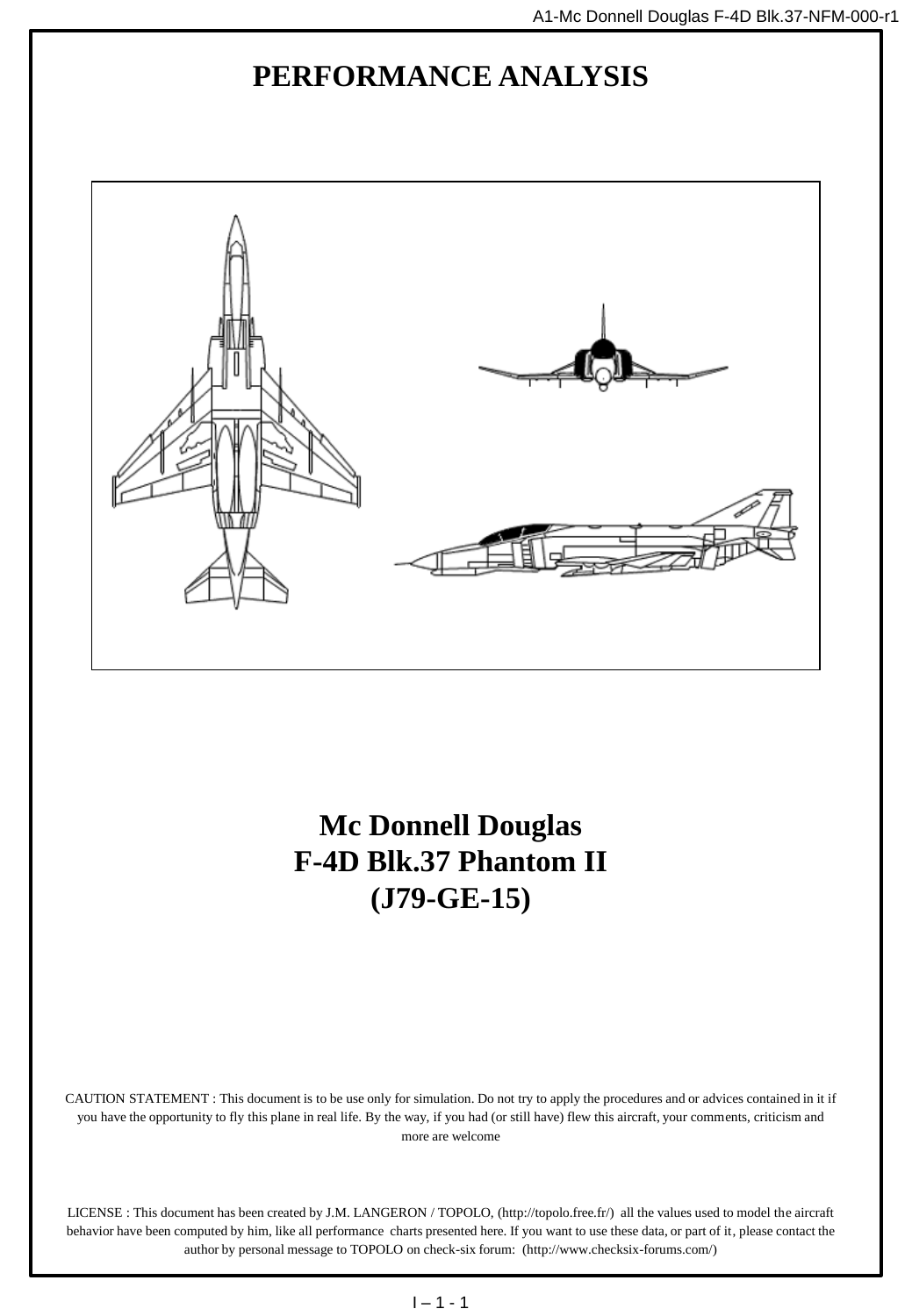# Level Flight Envelope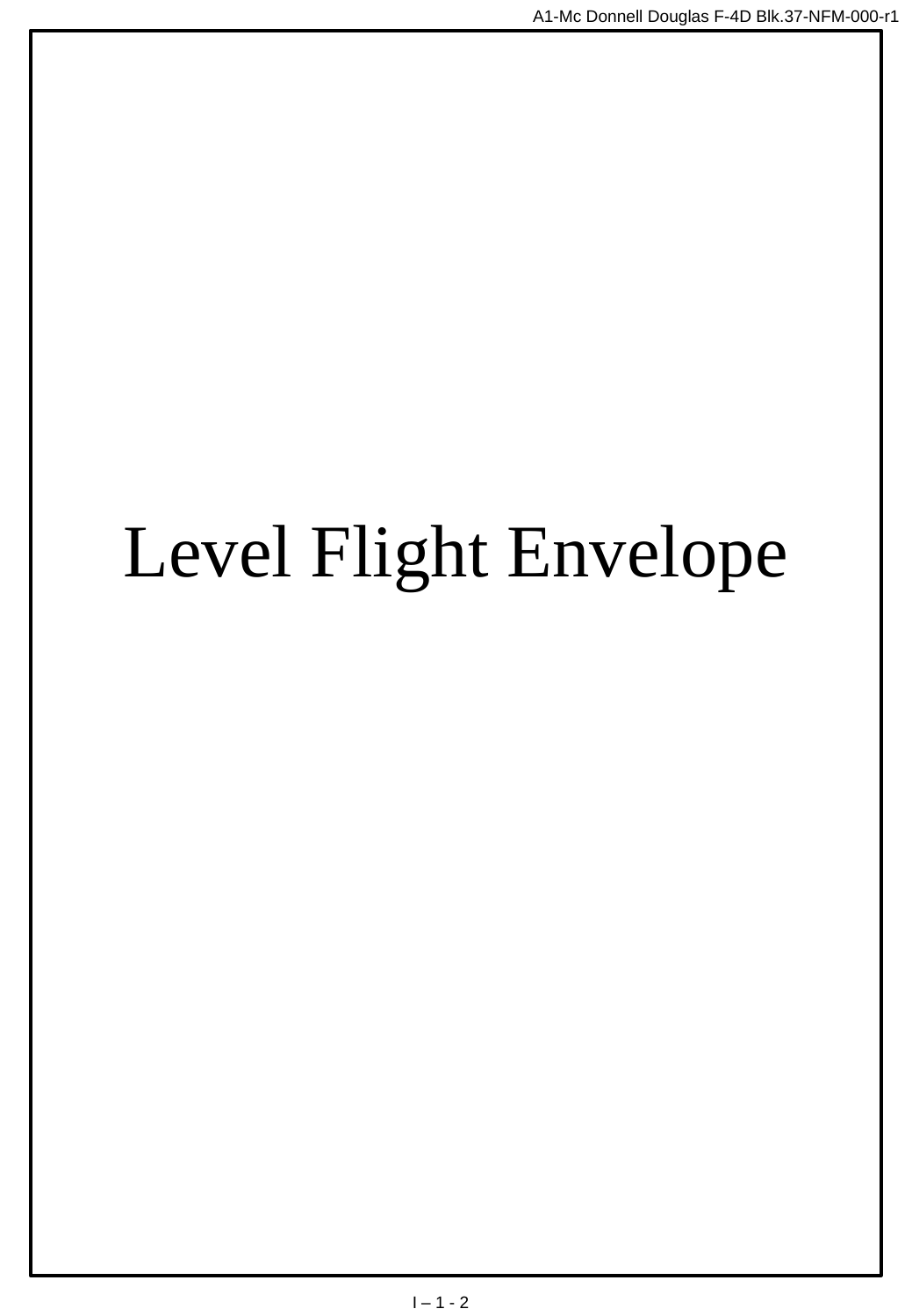## *Level Flight Envelope*

0 5,000 10,000 15,000 20,000 25,000  $\ddot{\bar{z}}$  30,000  $\widehat{\Xi}^{35,000}$ 40,000 45,000 50,000 55,000 60,000 65,000  $\frac{25}{45}$  30,000<br>
25,000<br>
26,000<br>
15,000<br>
5,000<br>
5,000<br>
5,000<br>
0 000 0.10 0.20 0.30 0.40 0.50 0.60 0.70 0.80 0.90 1.00 1.10 1.20 1.30 1.40 1.50 1.60 1.70 1.80 1.90 2.00 2.10 2.20 2.30 2.40<br>
0 0.00 0.10 0.20 0.30 0.40 0.  $\Omega$ 5,000 10,000 15,000 20,000 25,000  $\frac{1}{5}$  30,000  $\epsilon^{35,000}$ 40,000 45,000 50,000 55,000 60,000 65,000  $\frac{20,000}{4}$ <br>  $\frac{20,000}{20,000}$ <br>  $\frac{1}{10,000}$ <br>  $\frac{1}{10,000}$ <br>  $\frac{1}{10,000}$ <br>  $\frac{1}{10,000}$ <br>  $\frac{1}{10,000}$ <br>  $\frac{1}{10,000}$ <br>  $\frac{1}{10,000}$ <br>  $\frac{1}{10,000}$ <br>  $\frac{1}{10,000}$ <br>  $\frac{1}{10,000}$ <br>  $\frac{1}{10,000}$ <br>  $\frac{1}{10$ **Mach DATA BASIS : ESTIMATED CONDITIONS:** •**Standard Day** •**Max AB Aircraft : F-4D Blk.37 Engine :J79-GE-15 DATA BASIS : ESTIMATED CONDITIONS:** •**Standard Day** •**MILL Power Aircraft : F-4D Blk.37 Engine :J79-GE-15** Clean  $GW = 36,135$  lbs 4xAIM-7E + SUU-23 GW = 39,816 lbs 750 Kts (IAS) from SL to 30,000ft 700Kts over Clean  $GW = 36,135$  lbs 4xAIM-7E + SUU-23 GW = 39,816 lbs 750 Kts (IAS) from SL to 30,000ft 700Kts over

**Mach**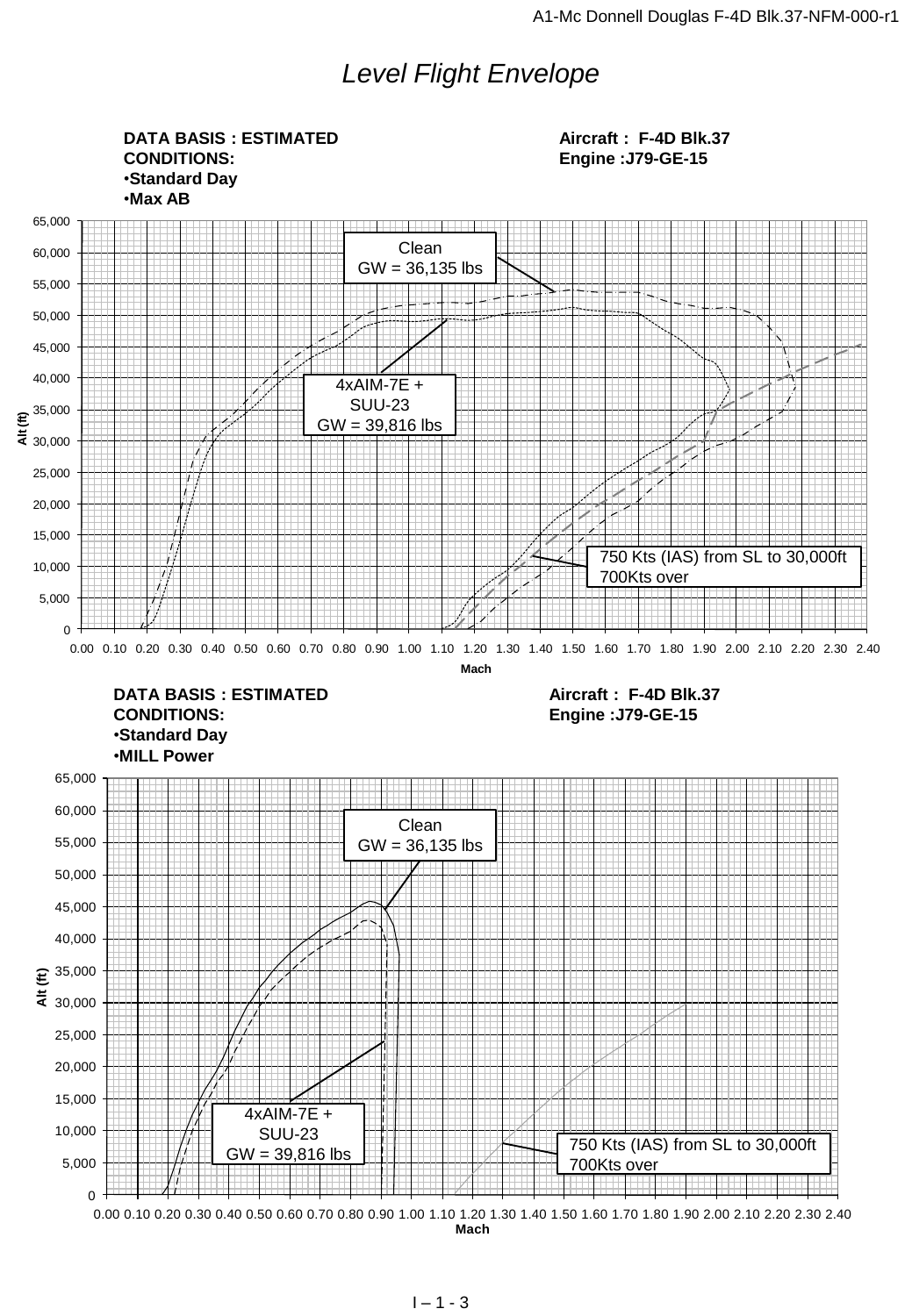## Turn Performance

**Aircraft : F-4D Blk.37 Engine : J79-GE-15**

**CONFIGURATIONS :** •**4xAIM-7E + SUU-23/A** •**50% internal fuel** •**GW= 39,816 lbs**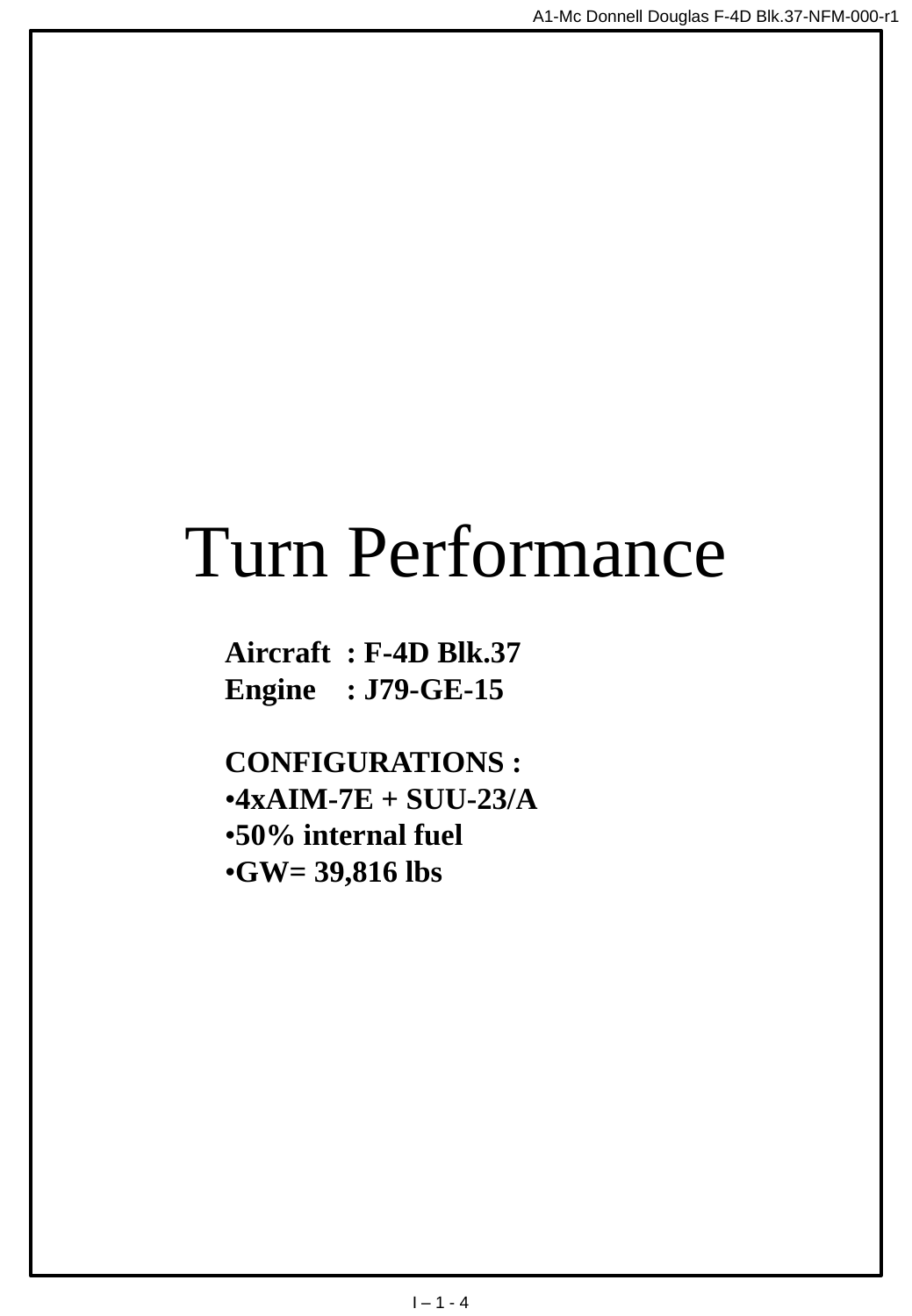## *Turn Rate – Summary*

#### **DATA BASIS : ESTIMATED**

#### **Aircraft : F-4D Blk.37 Engine :J79-GE-15**

**CONDITIONS:** •**Standard Day** •**Max AB**

**CONFIGURATIONS :** •**4xAIM-7E + SUU-23/A** •**GW=39,816 lbs**



**Maximum Available Turn Rate**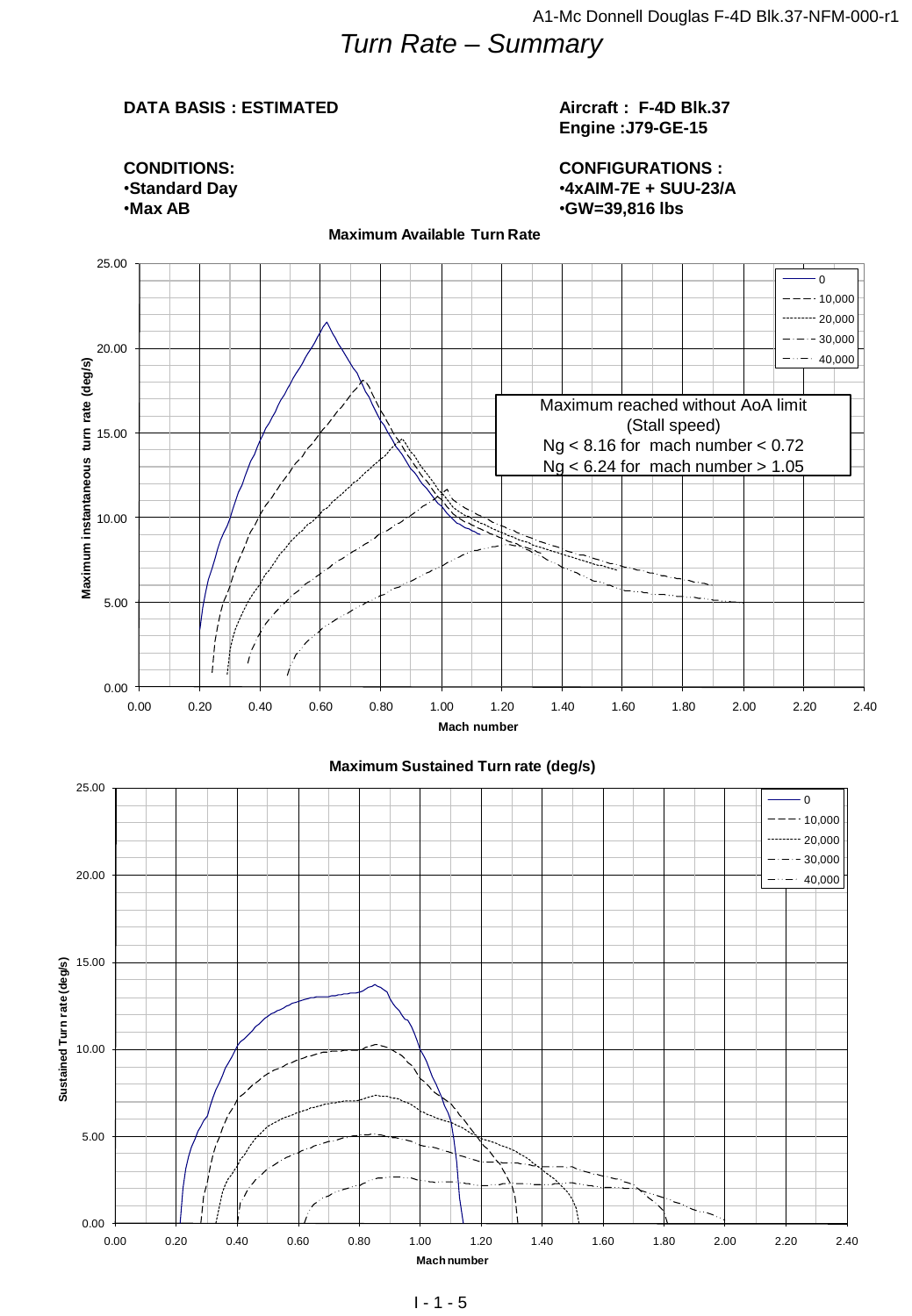## *Load Factor – Summary*

#### **DATA BASIS : ESTIMATED**

#### **Aircraft : F-4D Blk.37 Engine :J79-GE-15**

**CONDITIONS:** •**Standard Day** •**Max AB**

#### **CONFIGURATIONS :** •**4xAIM-7E + SUU-23/A** •**GW=39,816 lbs**

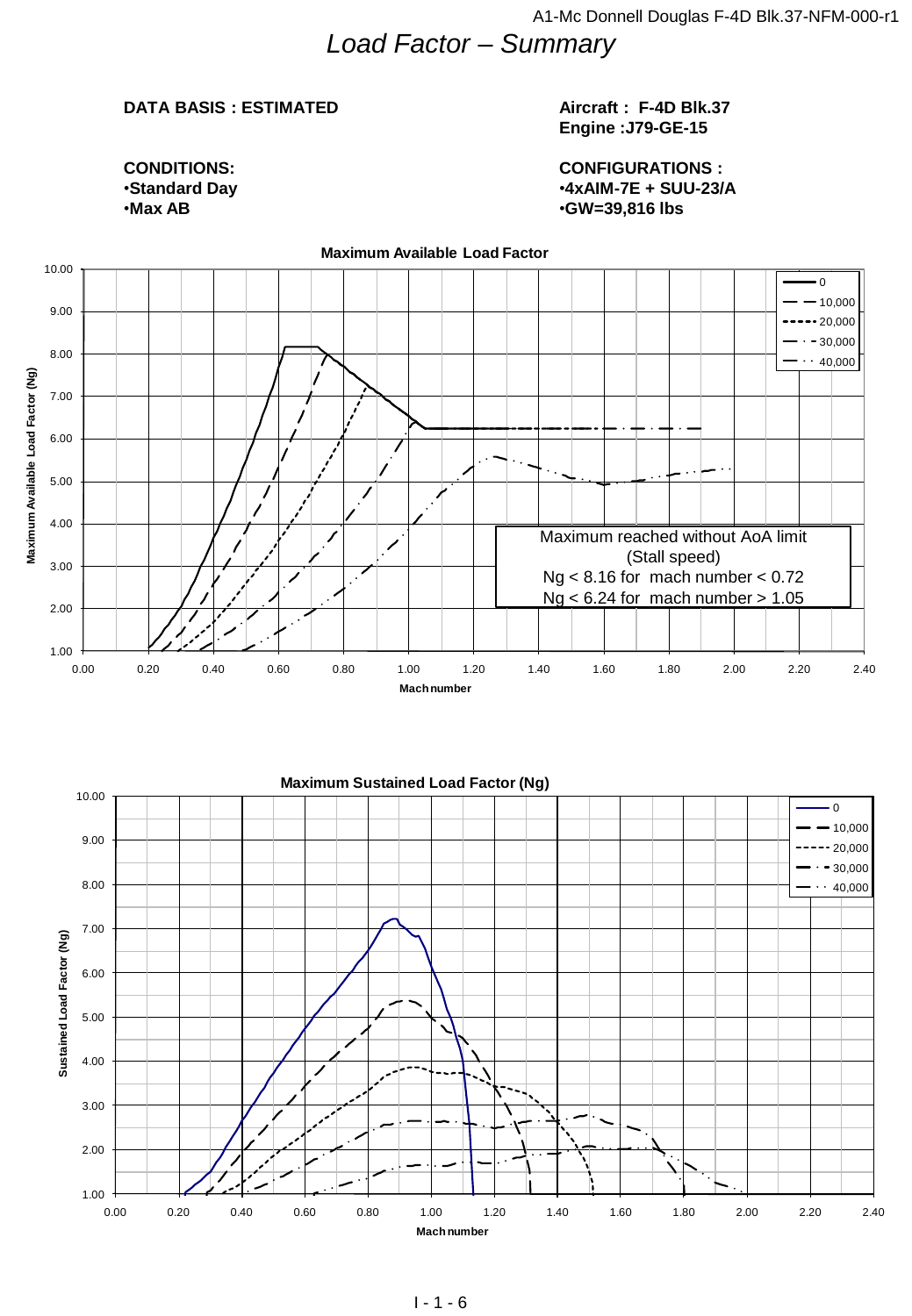## *Turn Performance – Sea Level*

### **DATA BASIS : ESTIMATED**

**Aircraft : F-4D Blk.37 Engine :J79-GE-15**

**CONFIGURATIONS :** •**4xAIM-7E + SUU-23/A** •**GW=39,816 lbs**

**CONDITIONS:** •**Standard Day** •**Max AB**

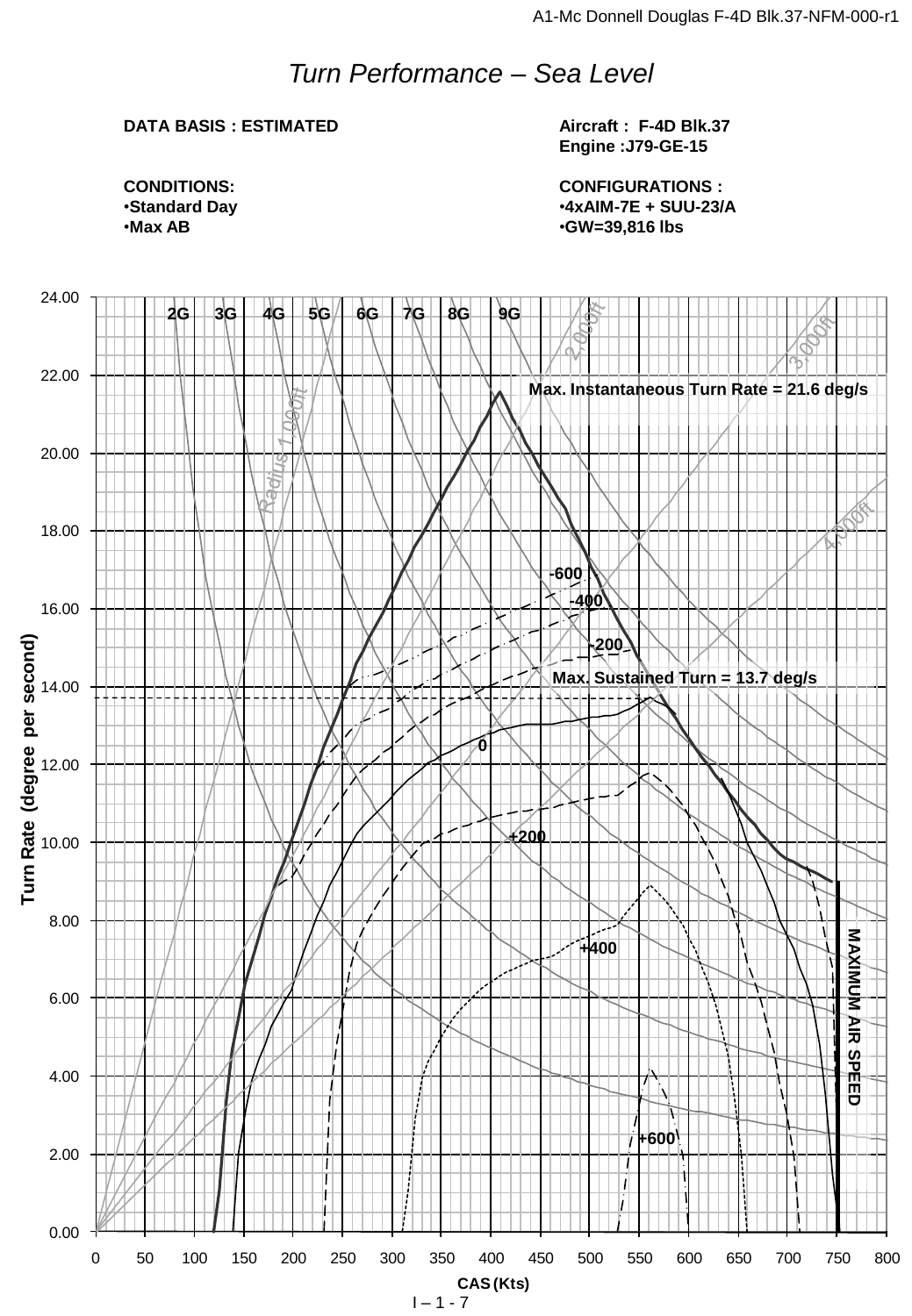## *Turn Performance – 5,000 ft*

### **DATA BASIS : ESTIMATED**

**Aircraft : F-4D Blk.37 Engine :J79-GE-15**

**CONFIGURATIONS :** •**4xAIM-7E + SUU-23/A** •**GW=39,816 lbs**

**CONDITIONS:** •**Standard Day** •**Max AB**

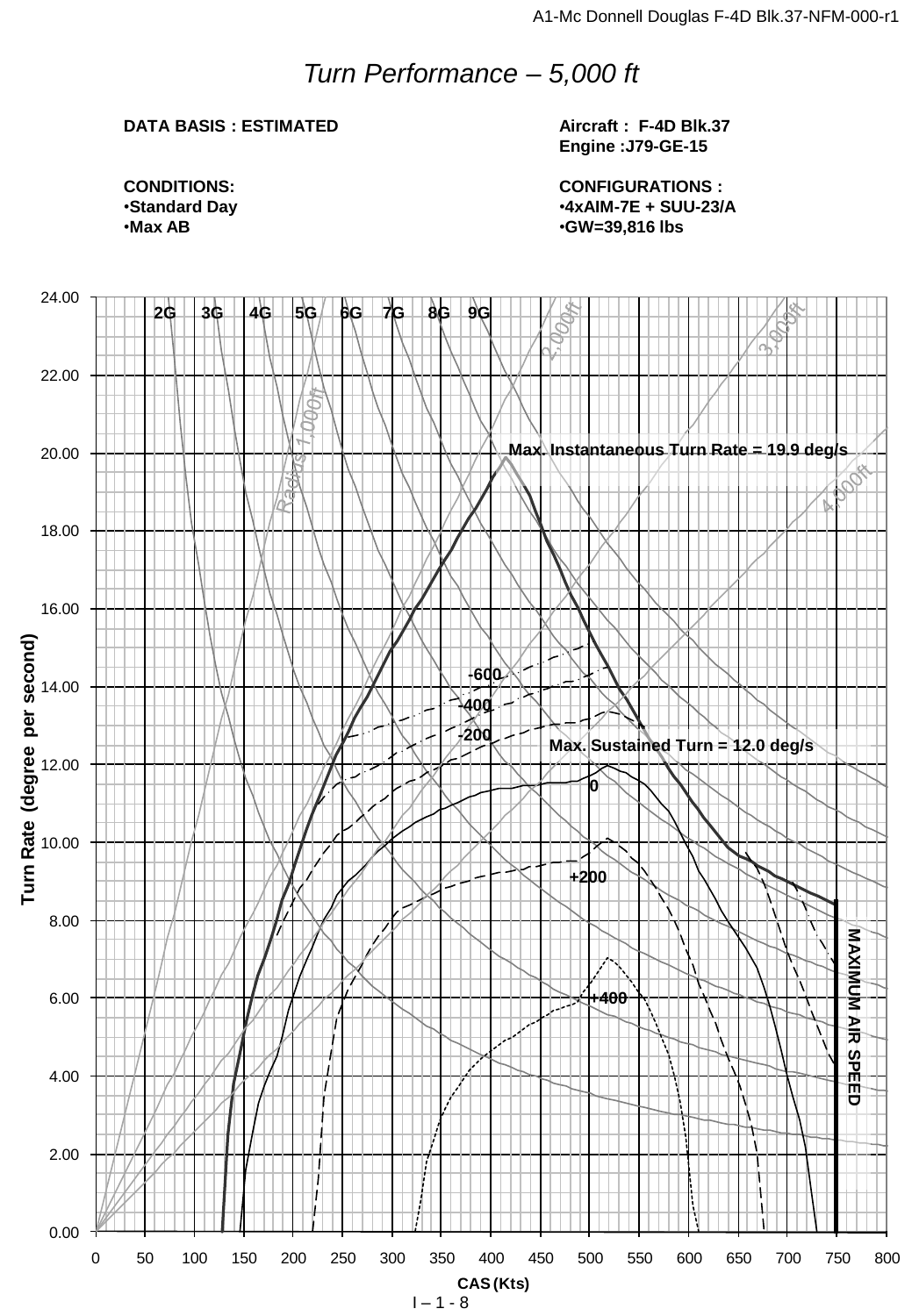## *Turn Performance – 10,000 ft*

## **DATA BASIS : ESTIMATED**

**Aircraft : F-4D Blk.37 Engine :J79-GE-15**

**CONFIGURATIONS :** •**4xAIM-7E + SUU-23/A** •**GW=39,816 lbs**

**CONDITIONS:** •**Standard Day** •**Max AB**

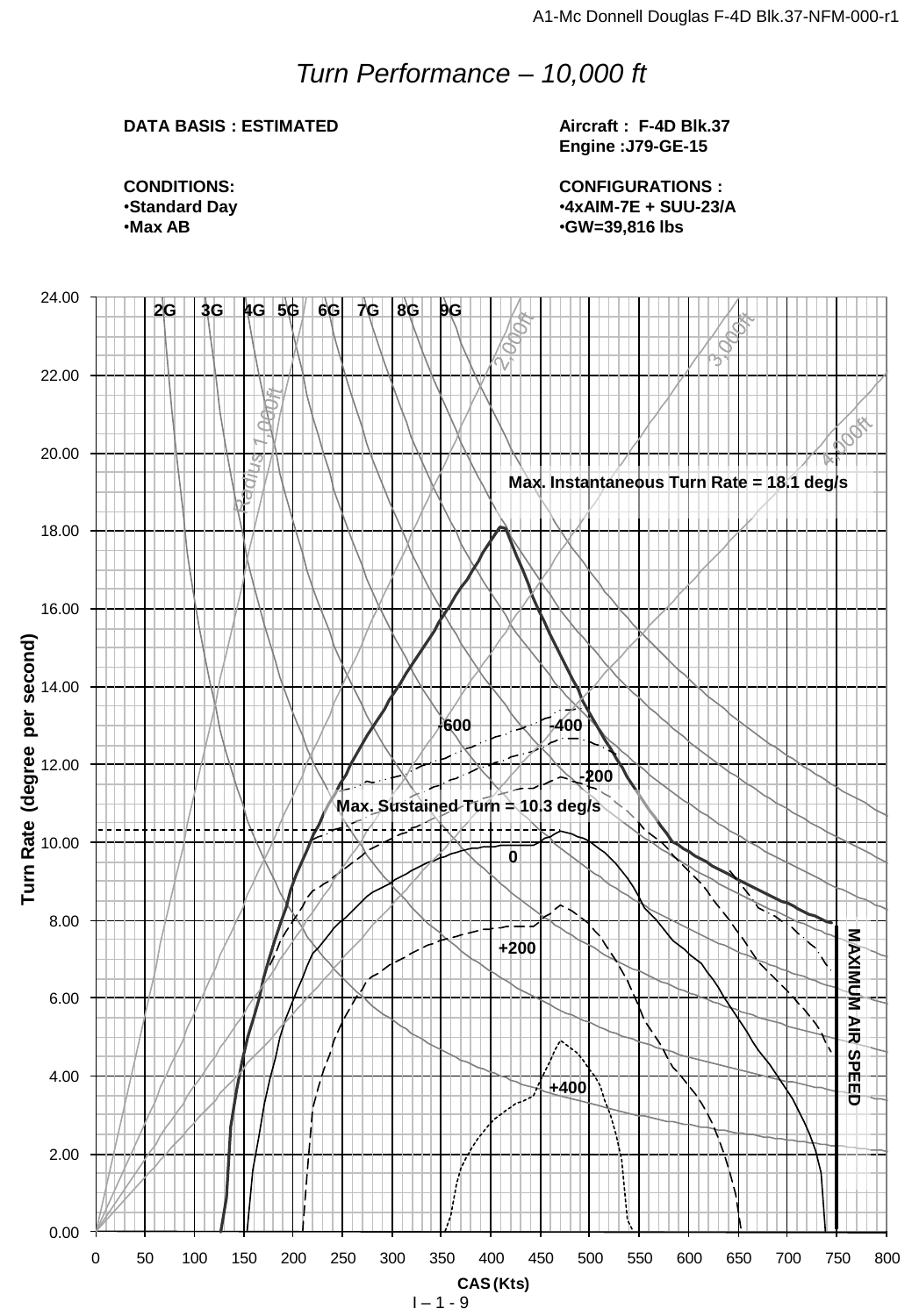## *Turn Performance – 15,000 ft*

## **DATA BASIS : ESTIMATED**

**Aircraft : F-4D Blk.37 Engine :J79-GE-15**

**CONFIGURATIONS :** •**4xAIM-7E + SUU-23/A** •**GW=39,816 lbs**

**CONDITIONS:** •**Standard Day** •**Max AB**

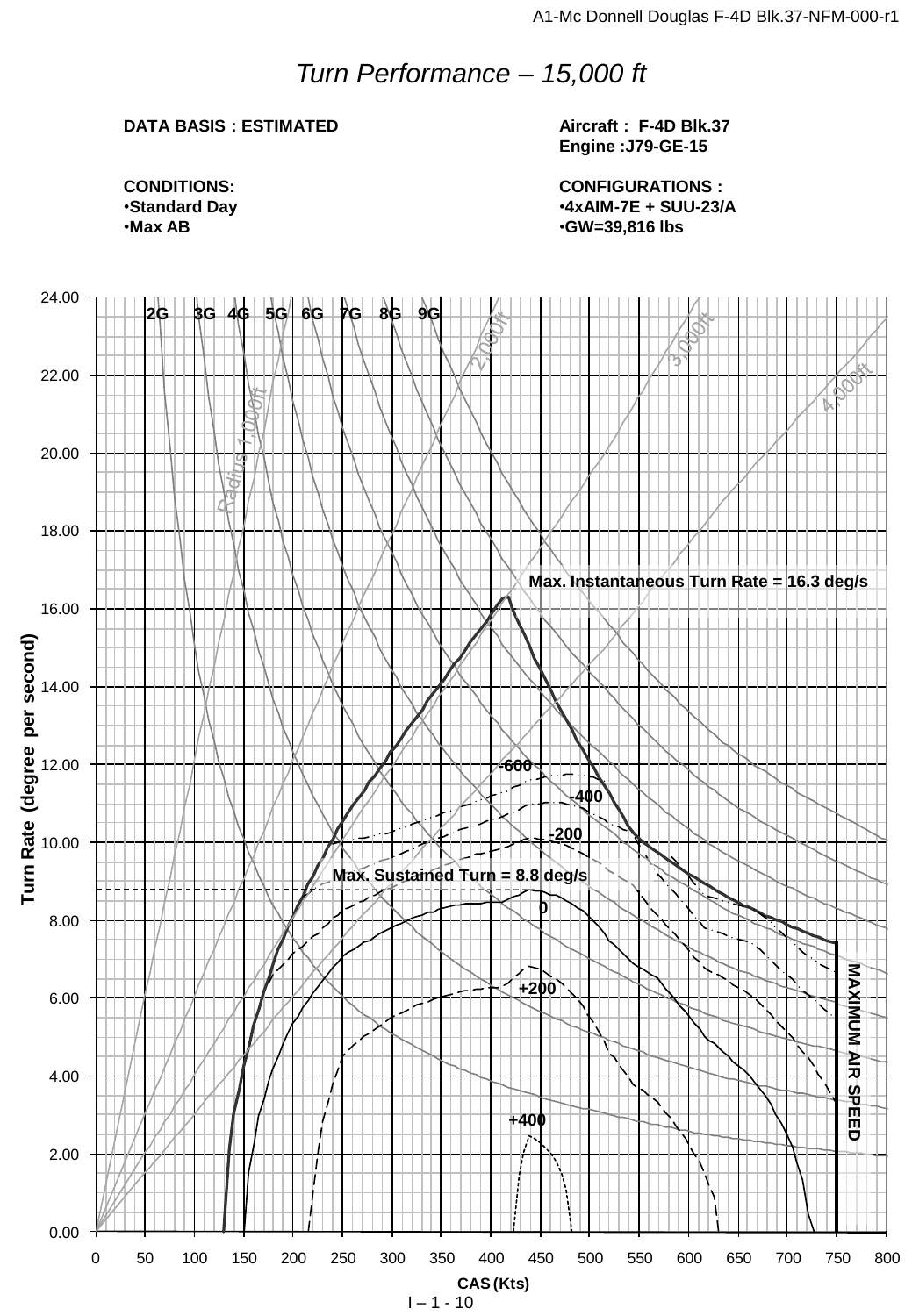## *Turn Performance – 20,000 ft*

## **DATA BASIS : ESTIMATED**

**Aircraft : F-4D Blk.37 Engine :J79-GE-15**

**CONDITIONS:** •**Standard Day** •**Max AB**

**CONFIGURATIONS :** •**4xAIM-7E + SUU-23/A** •**GW=39,816 lbs**

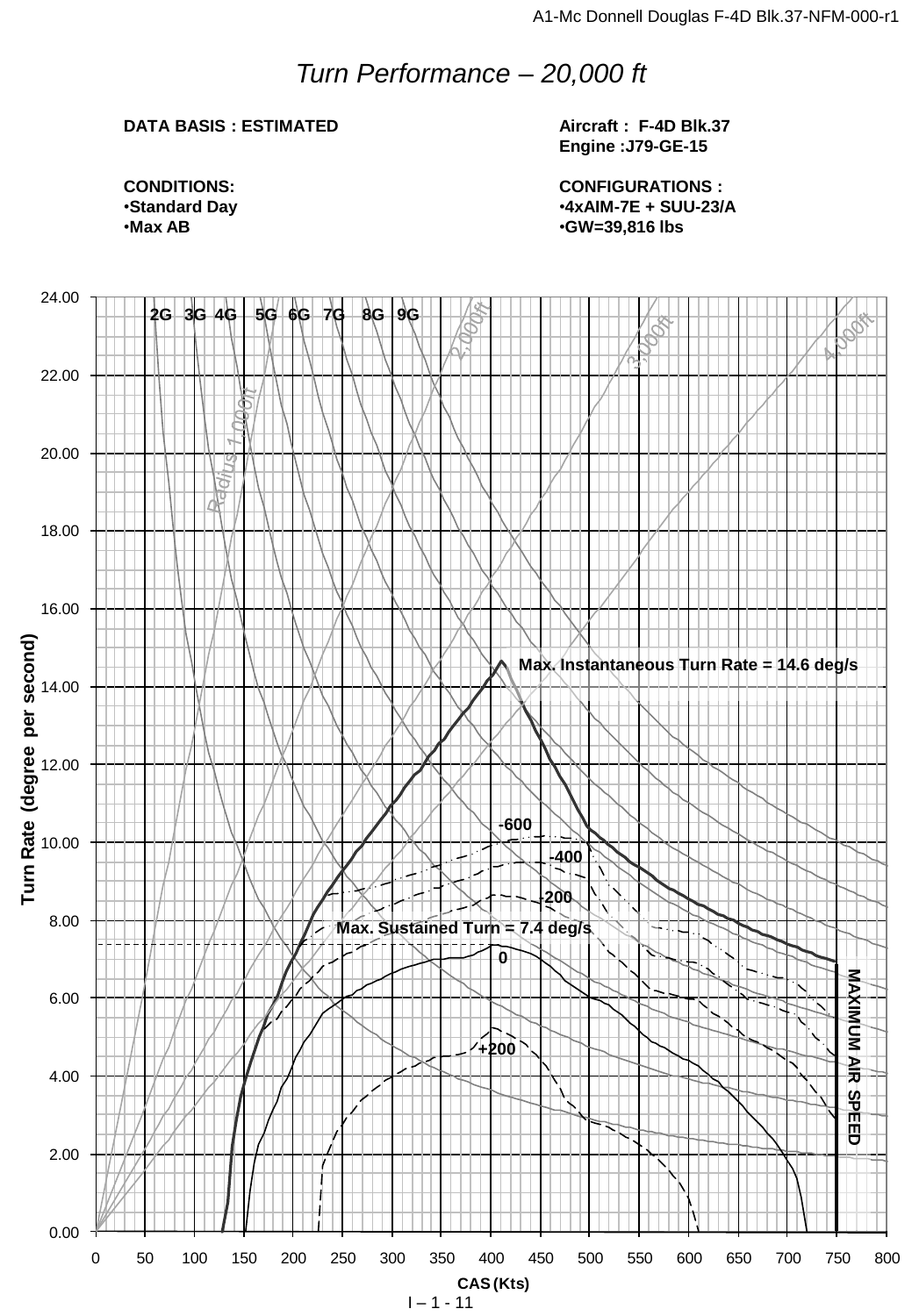## *Turn Performance – 25,000 ft*

## **DATA BASIS : ESTIMATED**

**Aircraft : F-4D Blk.37 Engine :J79-GE-15**

**CONDITIONS:** •**Standard Day** •**Max AB**

**CONFIGURATIONS :** •**4xAIM-7E + SUU-23/A** •**GW=39,816 lbs**

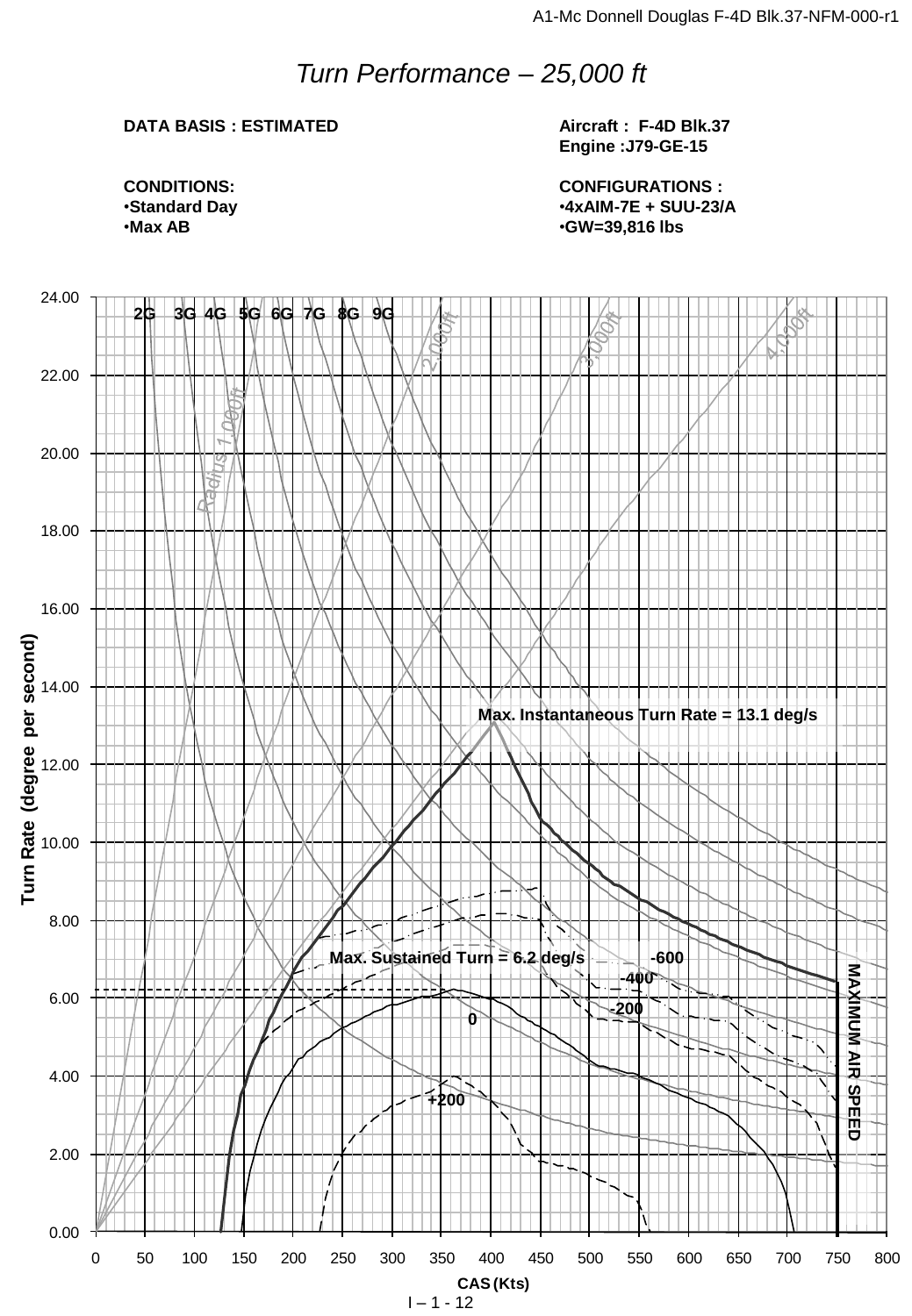## *Turn Performance – 30,000 ft*

## **DATA BASIS : ESTIMATED**

**Aircraft : F-4D Blk.37 Engine :J79-GE-15**

**CONFIGURATIONS :** •**4xAIM-7E + SUU-23/A** •**GW=39,816 lbs**

**CONDITIONS:** •**Standard Day** •**Max AB**

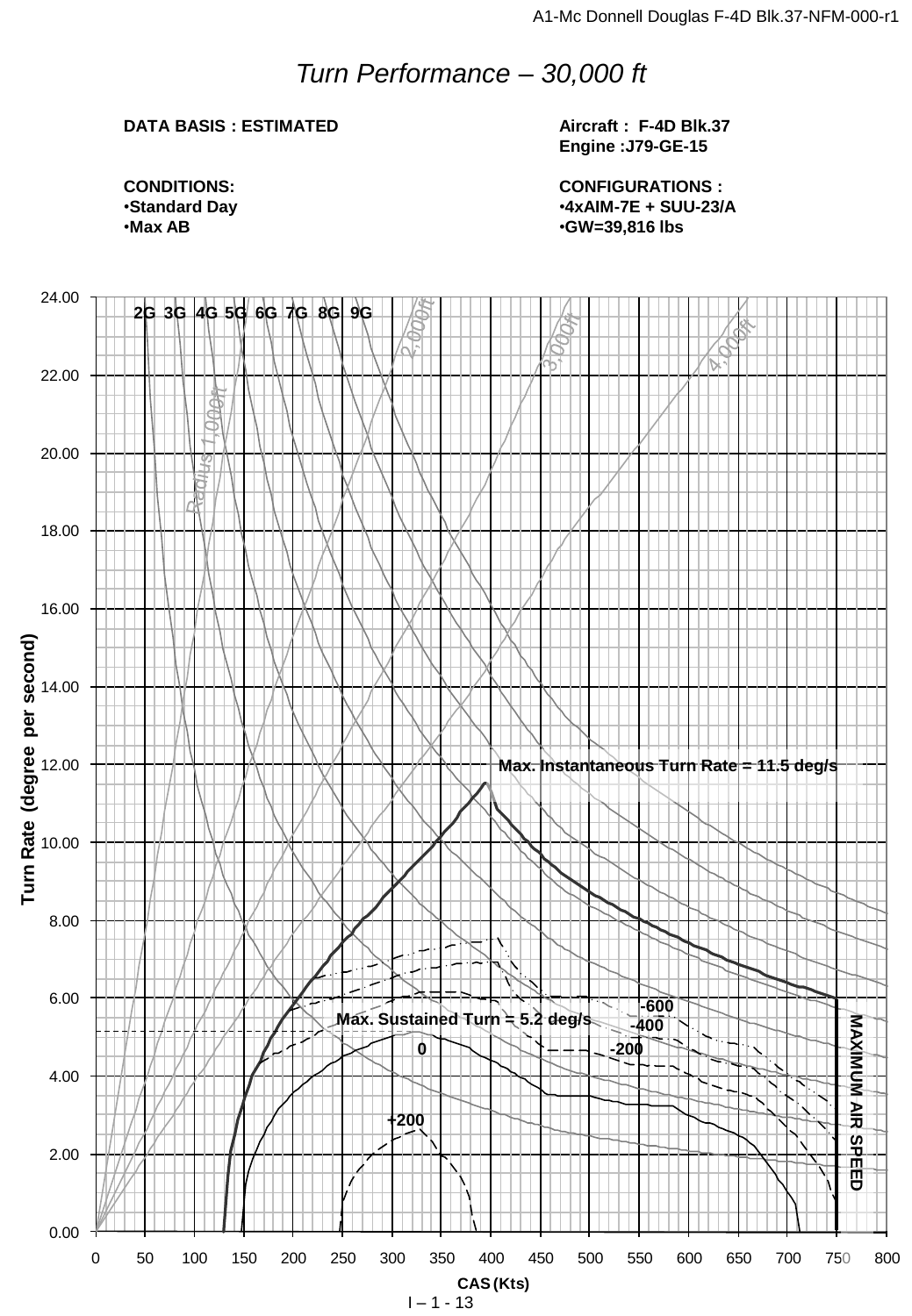## *Turn Performance – 35,000 ft*

## **DATA BASIS : ESTIMATED**

**Aircraft : F-4D Blk.37 Engine :J79-GE-15**

**CONDITIONS:** •**Standard Day** •**Max AB**

**CONFIGURATIONS :** •**4xAIM-7E + SUU-23/A** •**GW=39,816 lbs**

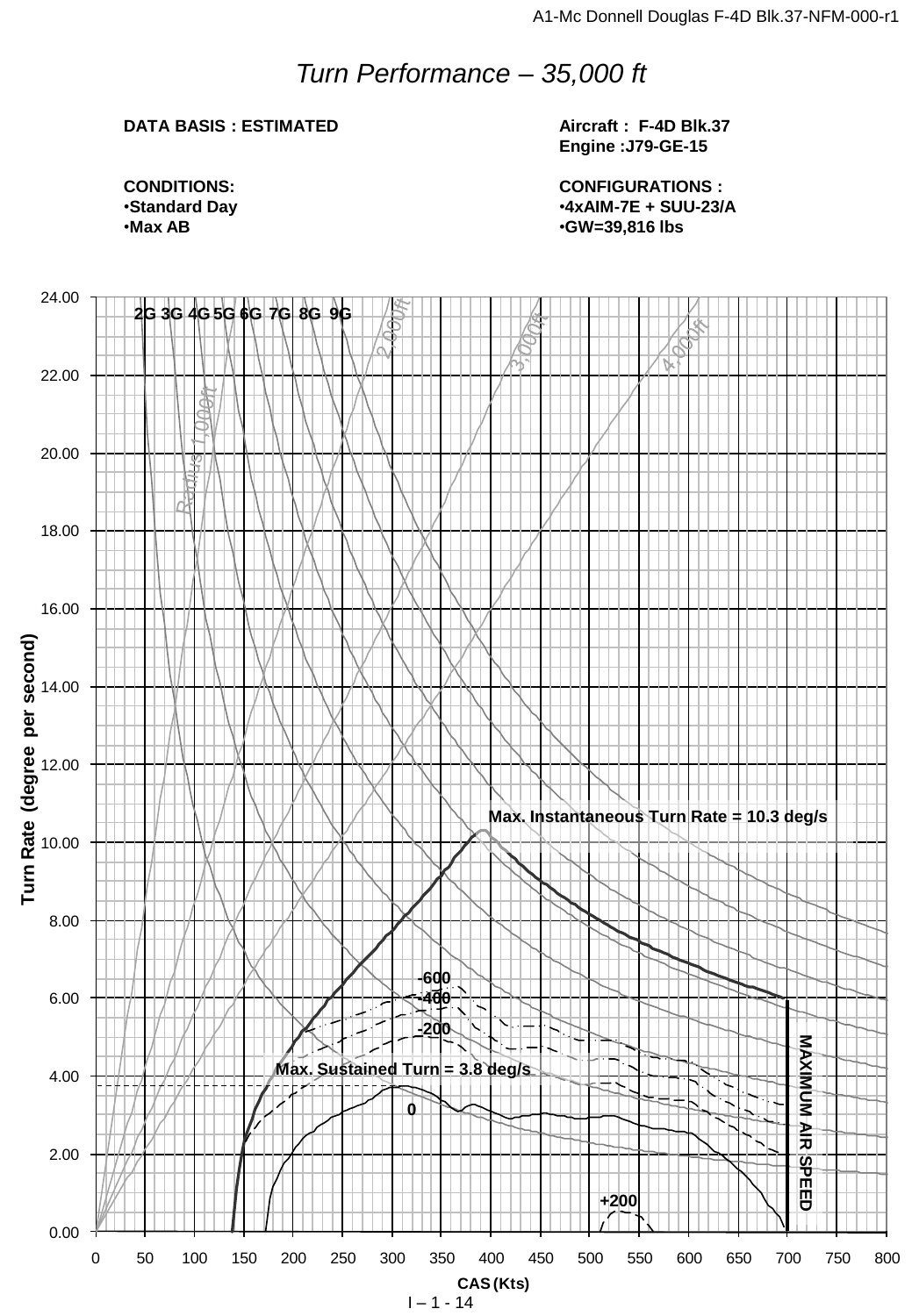# Climb Performance

**Aircraft : F-4D Blk.37 Engine :J79-GE-15**

**CONFIGURATIONS :** •**4xAIM-7E + SUU-23/A** •**50% internal fuel** •**GW= 39,816 lbs**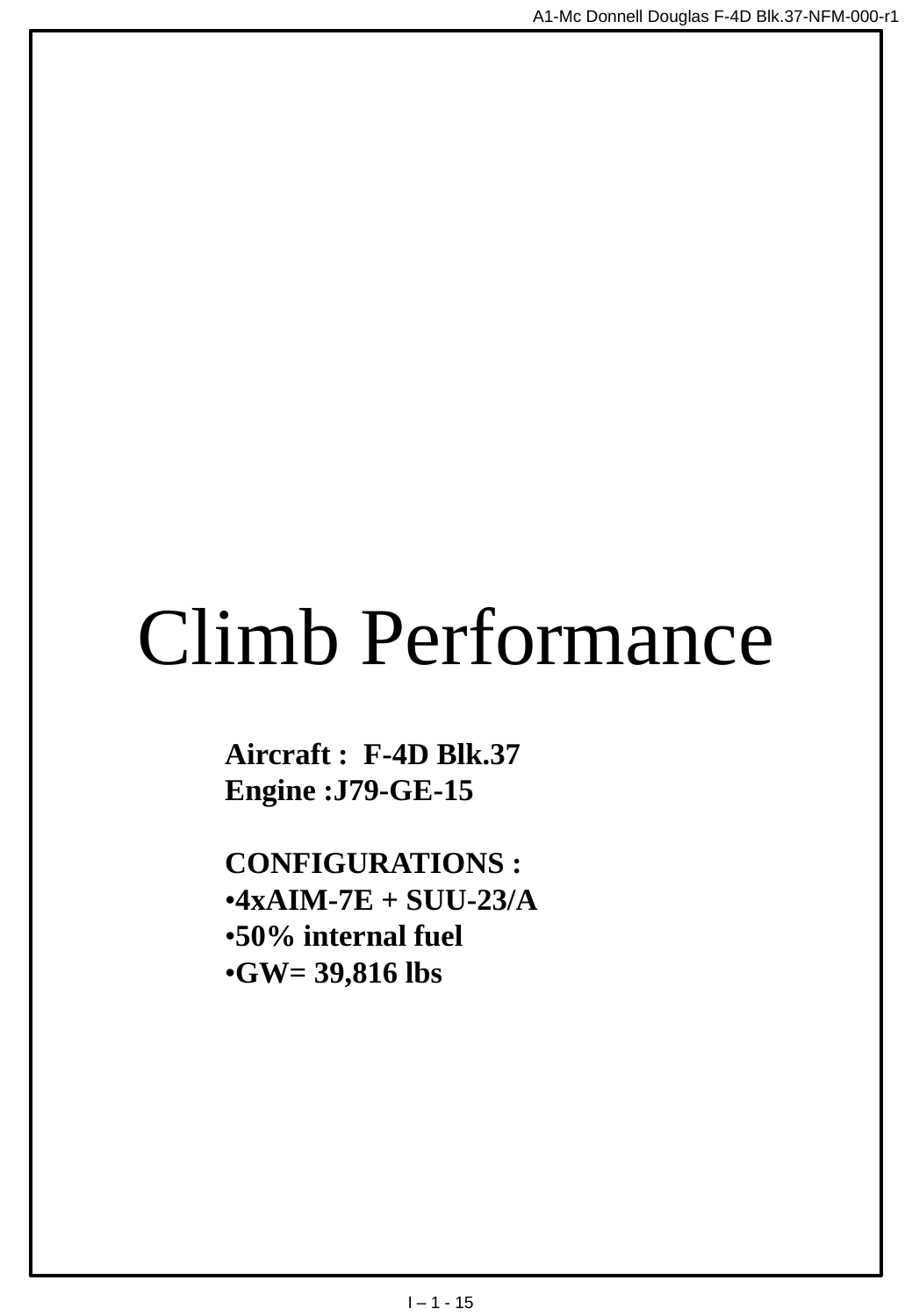#### **DATA BASIS : ESTIMATED**

**CONDITIONS:** •**Standard Day** •**Max AB**

**Aircraft : F-4D Blk.37 Engine :J79-GE-15**

**CONFIGURATIONS :** •**4xAIM-7E + SUU-23/A** •**GW=39,816 lbs**

#### **Instantaneous Constant Speed Climb Rate**

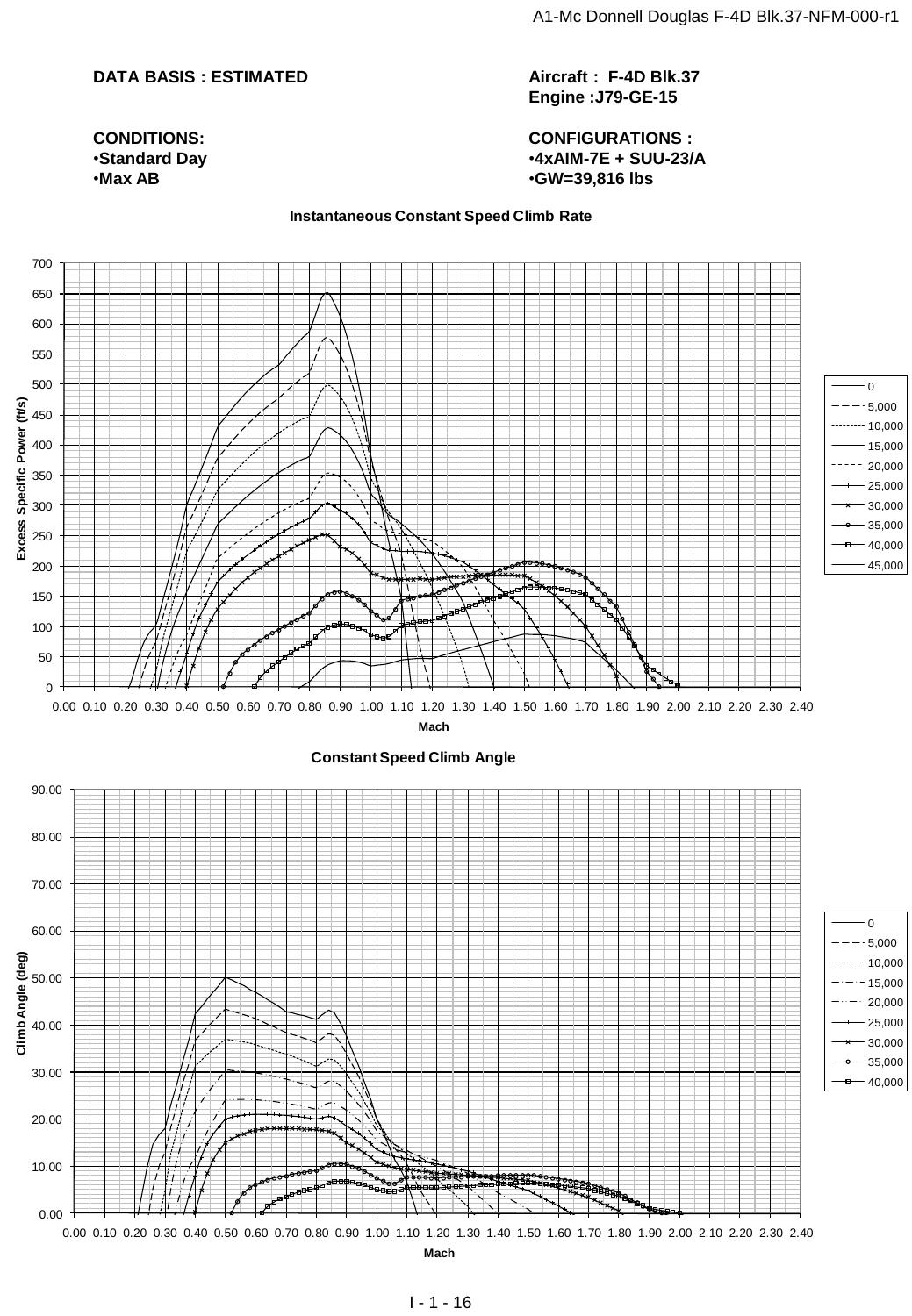#### **DATA BASIS : ESTIMATED**

**Aircraft : F-4D Blk.37 Engine :J79-GE-15**

**CONDITIONS:** •**Standard Day** •**MIL Power**

**CONFIGURATIONS :** •**4xAIM-7E + SUU-23/A** •**GW=39,816 lbs**

#### **Instantaneous Constant Speed Climb Rate**

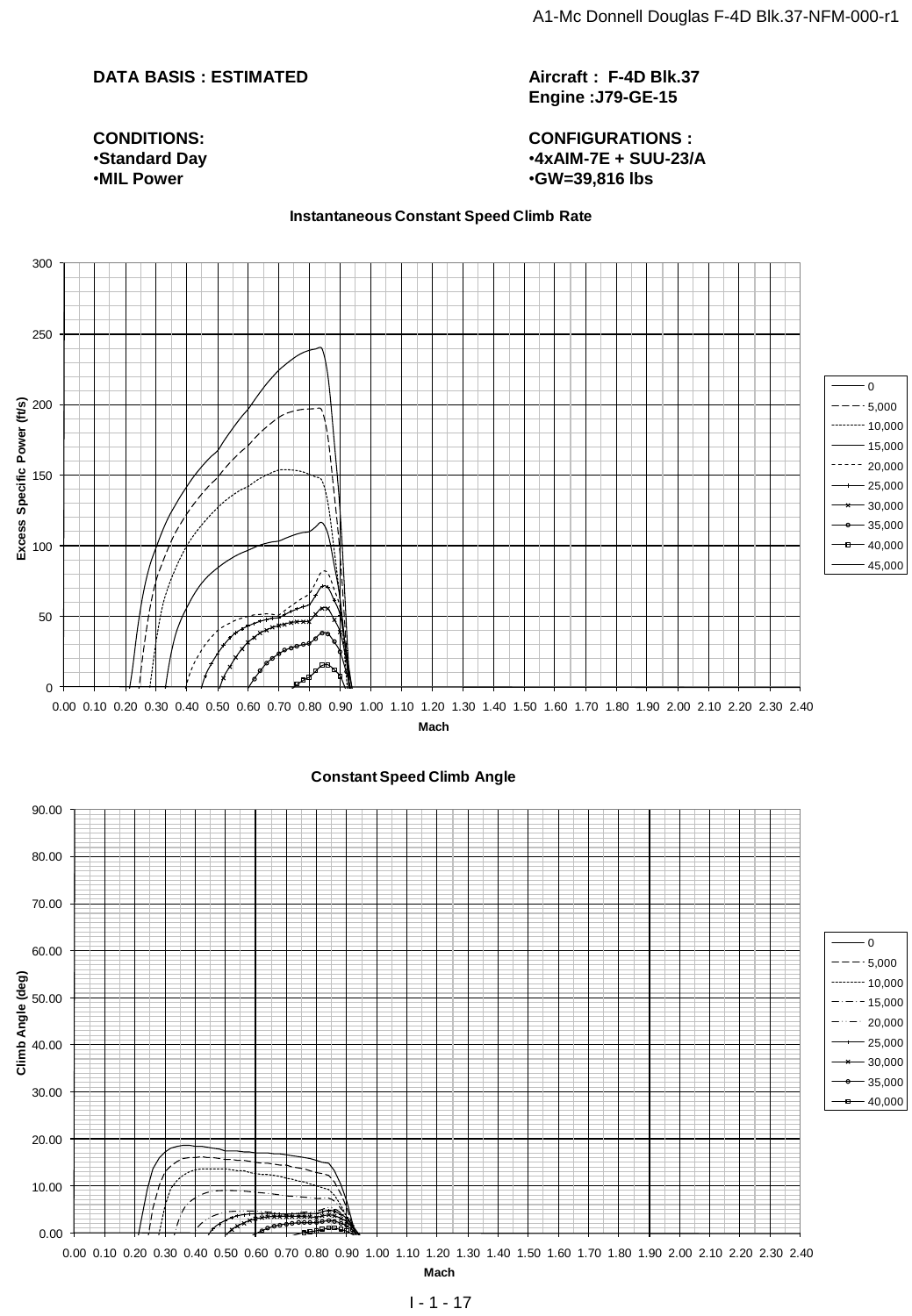## Acceleration Performances

**Aircraft : F-4D Blk.37 Engine :J79-GE-15**

**CONFIGURATIONS :** •**4xAIM-7E + SUU-23/A** •**50% internal fuel** •**GW= 39,816 lbs**